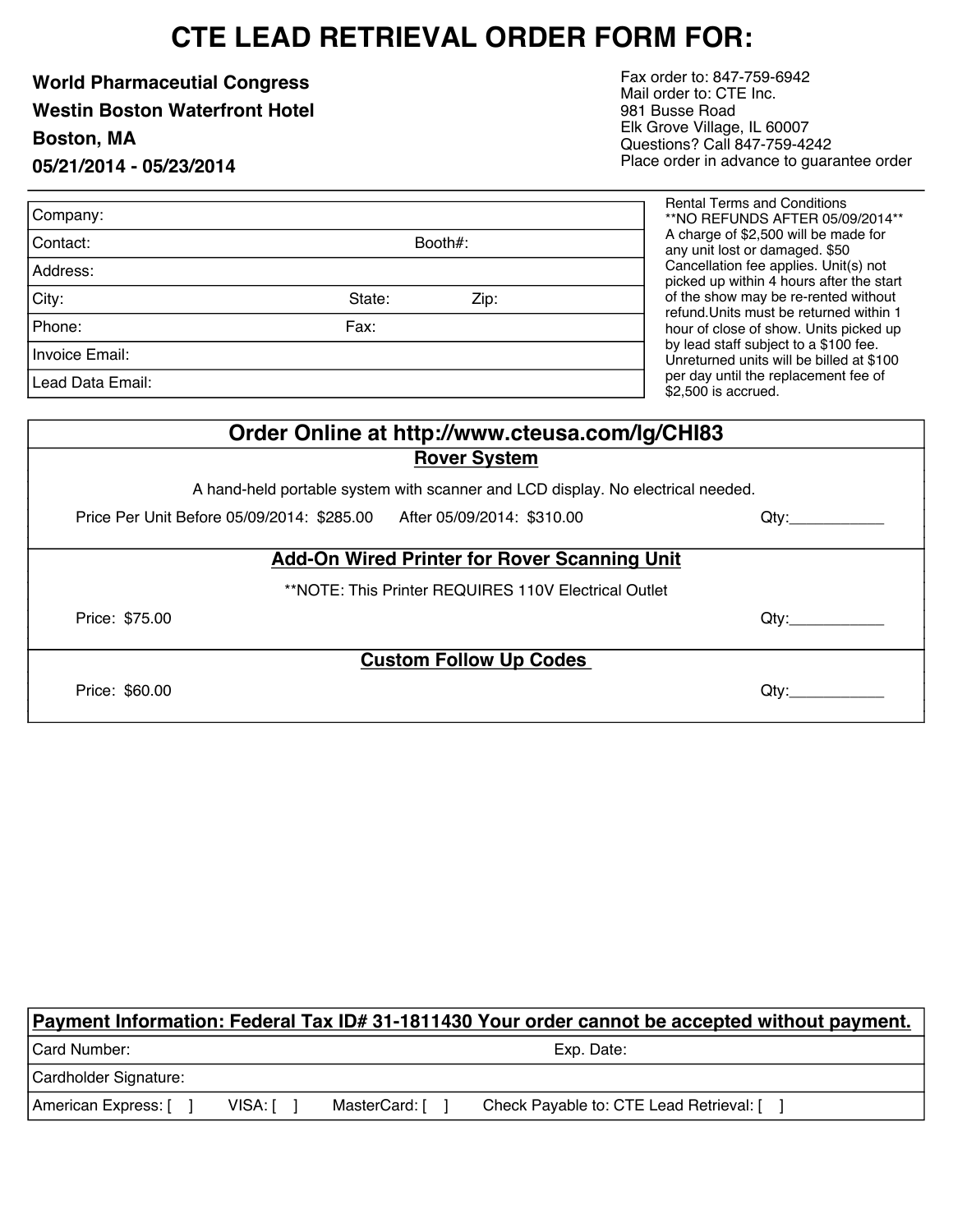**World Pharmaceutial Congress Fax or mail order to: CTE 981 Busse Road, Elk Grove Village, IL 60007 Fax: 847-759-6942 Phone: 847-759-4242 View package descriptions and pictures at www.cteusa.com/rover To order on line go to (http://www.cteusa.com/lg/CHI83)**

### **PACKAGE DESCRIPTION and INFORMATION**

Your show management has chosen to produce a 2D bar code on each name badge for this event. This will allow you, as an exhibitor, immediate access to valuable data on your potential customers. The 2D bar code provides access to demographic information as provided by the attendee (and approved by show sponsor).

**Rover:** A handheld portable data collection system with LCD display. No electrical needed. Unit will be downloaded and the data will be emailed in Excel format at the end of show (The data will also be available in other formats on a web site which will be on the return receipt). The exhibitor simply scans the attendee 2D Barcode and the Rover reads and stores all of your sales leads and displays them on the LCD screen. \*No electrical needed.



Pick up your equipment at the LEAD RETRIEVAL BOOTH and bring it back at the end of the show. Our staff will instruct and show you how to use the equipment.

Create a custom response. Designate up to 20 standard single item responses (E.G. "Send Literature" , "Call" , etc.) Indicate appropriate follow-up with the attendee. See custom code response sheet.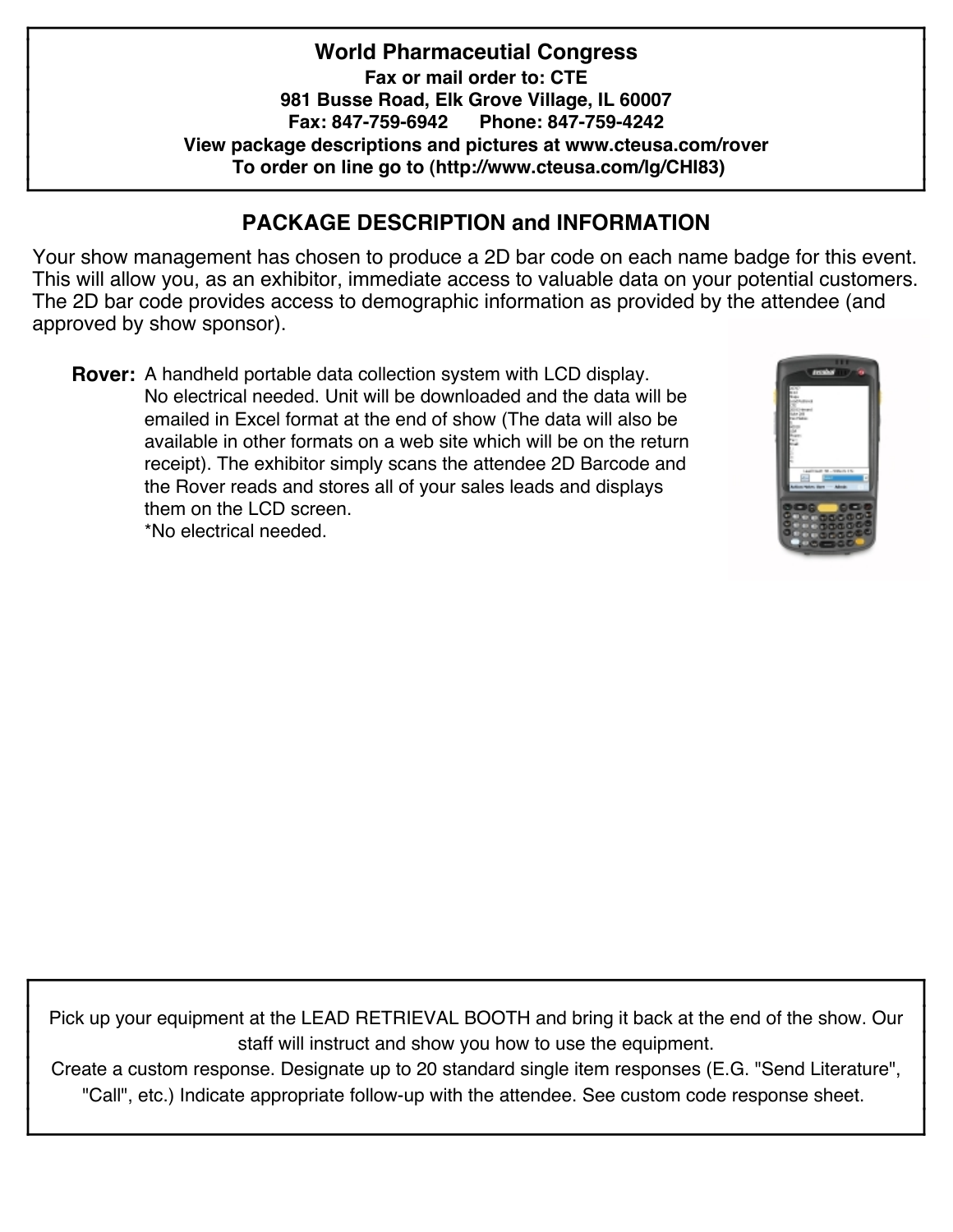# **World Pharmaceutial Congress**

### **20 Standard Scan Codes**

Are Provided With All Lead Retrieval Packages

CTE will provide you with a standard scan code sheet onsite when you obtain your lead retrieval package.

#### **How do we use it?**

When a prospect enters your booth, first you scan the prospect's badge. Then, you take the standard scan code sheet which has the 20 bar codes organized on one sheet of paper and scan however many of the 20 standard codes that apply to actions for your prospect.

### **How is the information captured?**

The scan codes will be printed out on thermal paper and/or captured on the diskette in an ASCII comma delimited format depending on the unit selected.

### **The 20 standard codes are:**

- 1. Send Literature
- 2. Send Samples
- 3. Send Pricing
- 4. Add to Mailing List
- 5. Technical Info Required
- 6. Detail Specs Required
- 7. Provide Quote
- 8. Product Demo Required
- 9. Immediate Contact Required
- 10. Have Salesperson Call
- 11. Recommends
- 12. Final Say
- 13. Makes Purchase Decision
- 14. Partial Interest
- 15. Purchase in 30 Days
- 16. Purchase in 3 Months
- 17. Purchase in 6 Months
- 18. Ready to Purchase
- 19. Immediate Need
- 20. Order Placed at Show

You may also have 20 codes customized for your company's use. Each customized code can be 24 characters in length. There is a \$60.00 fee for the creation of each customized code sheet of 20 codes. To order customized codes, please complete the Scan Customization Sheet on next page.